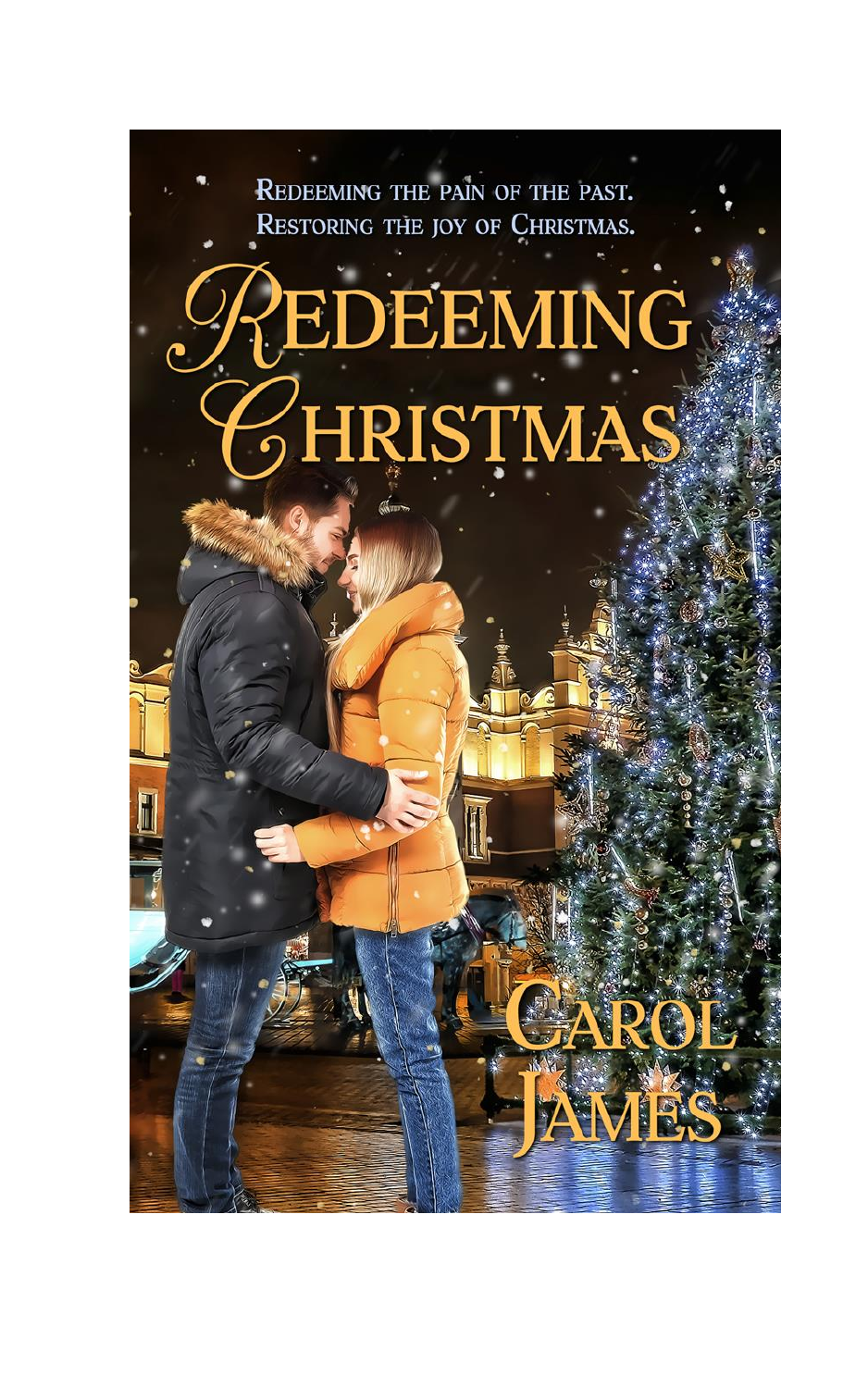## Redeeming Christmas

Carol James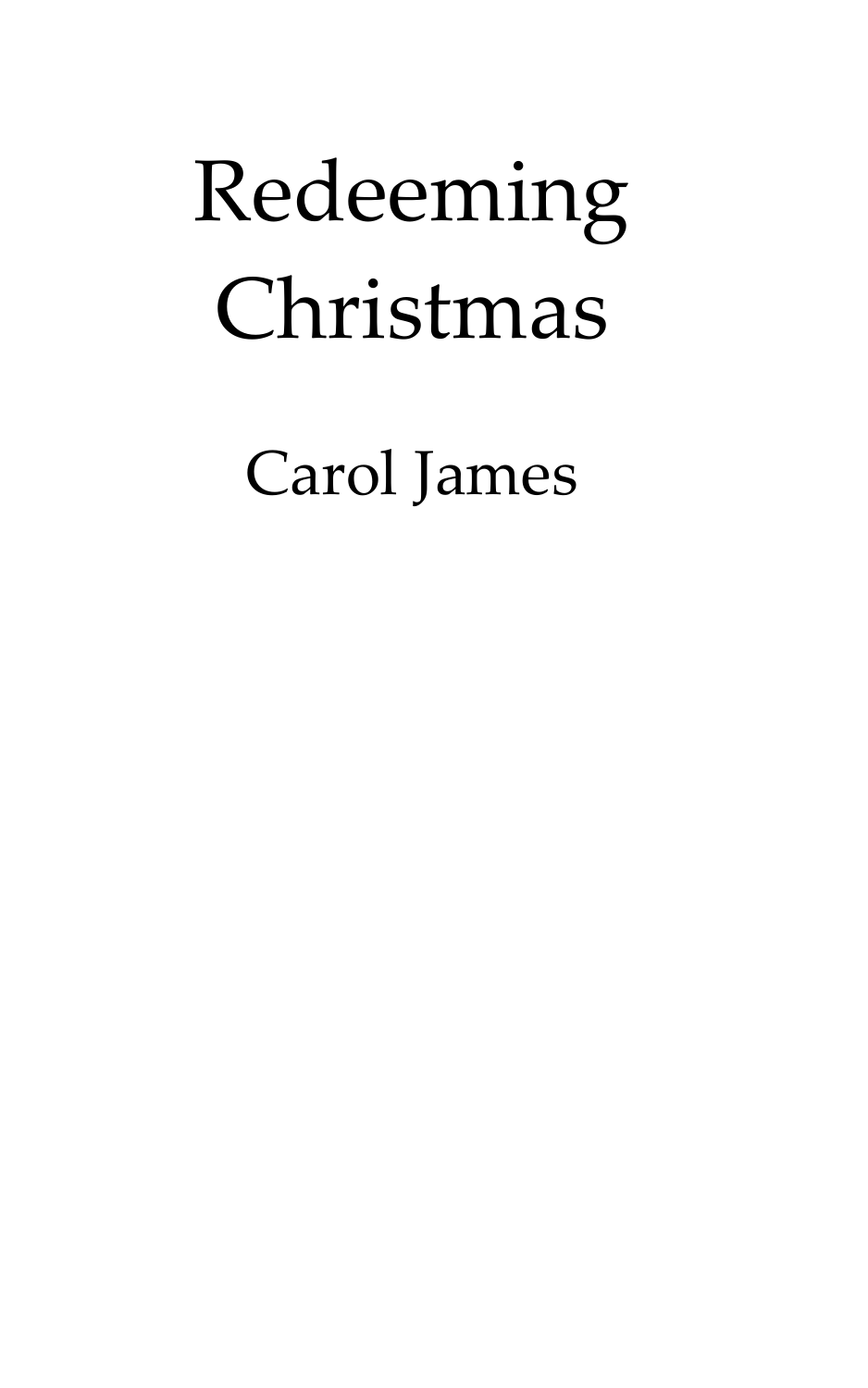This is a work of fiction. Names, characters, places, and incidents either are the product of the author's imagination or are used fictitiously, and any resemblance to actual persons living or dead, business establishments, events, or locales, is entirely coincidental.

> Redeeming Christmas COPYRIGHT 2020 by Carol James

All rights reserved. No part of this book may be used or reproduced in any manner whatsoever without written permission of the author or Pelican Ventures, LLC except in the case of brief quotations embodied in critical articles or reviews. eBook editions are licensed for your personal enjoyment only. eBooks may not be re-sold, copied or given to other people. If you would like to share an eBook edition, please purchase an additional copy for each person you share it with. Contact Information: titleadmin@pelicanbookgroup.com

All scripture quotations, unless otherwise indicated, are taken from the Holy Bible, New International Version<sup>(R),</sup> NIV<sup>(R),</sup> Copyright 1973, 1978, 1984, 2011 by Biblica, Inc.<sup>™</sup> Used by permission of Zondervan. All rights reserved worldwide. www.zondervan.com

Scripture quotations, marked KJV are taken from the King James translation, public domain. Scripture quotations marked DR, are taken from the Douay Rheims translation, public domain.

Scripture texts marked NAB are taken from the *New American Bible, revised edition* Copyright 2010, 1991, 1986, 1970 Confraternity of Christian Doctrine, Washington, D.C. and are used by permission of the copyright owner. All Rights Reserved. No part of the New American Bible may be reproduced in any form without permission in writing from the copyright owner.

Cover Art by *Nicola Martinez*

White Rose Publishing, a division of Pelican Ventures, LLC [www.pelicanbookgroup.com](http://www.pelicanbookgroup.com/) PO Box 1738 \*Aztec, NM \* 87410 White Rose Publishing Circle and Rosebud logo is a trademark of Pelican Ventures, LLC

> Publishing History First White Rose Edition, 2020 Electronic Edition ISBN 978-1-5223-0326-8 Published in the United States of America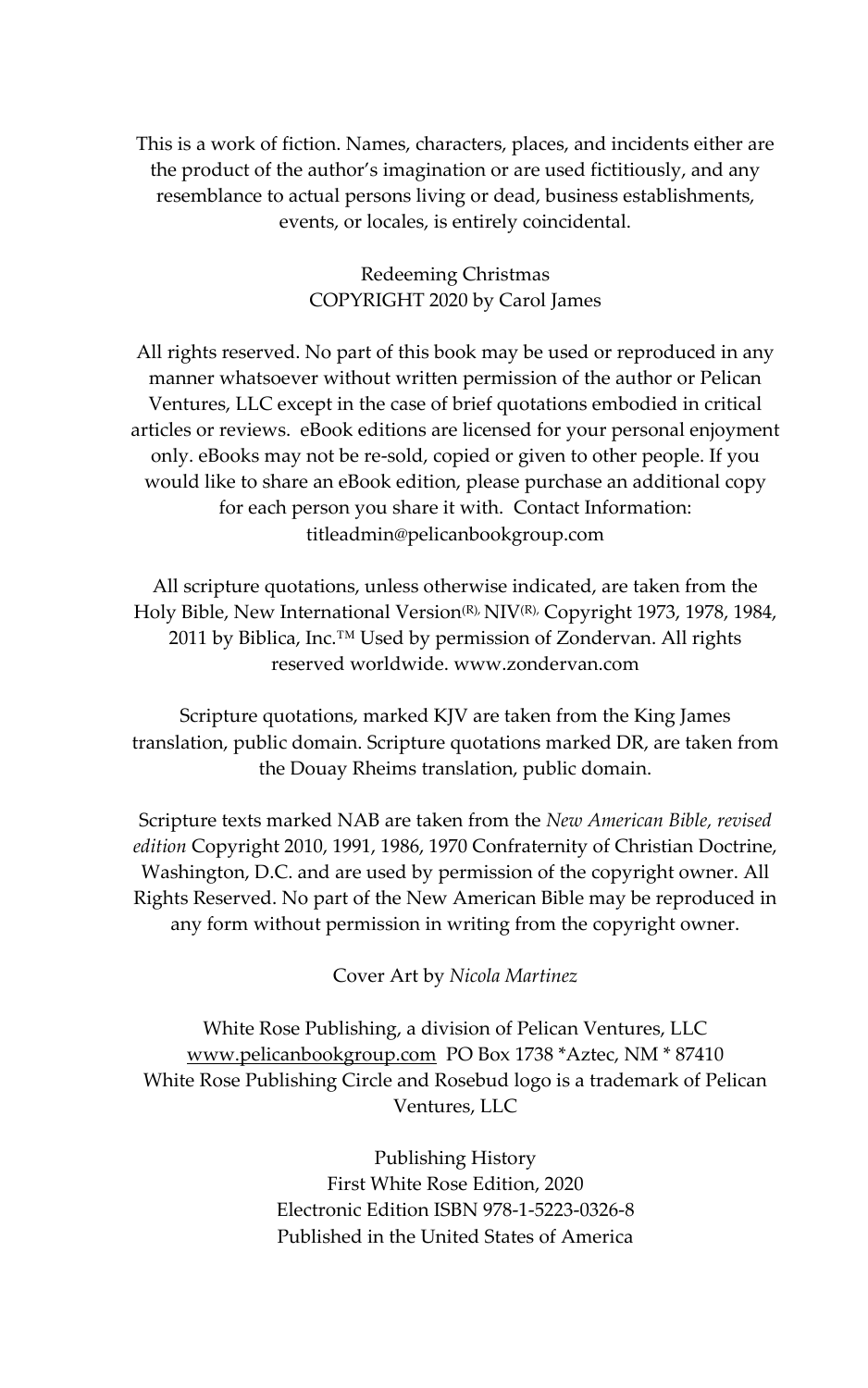#### *Dedication*

For my mother, Miss Lillian, who made Christmas a time of love and joy. Thanks for the wonderful memories, Mom.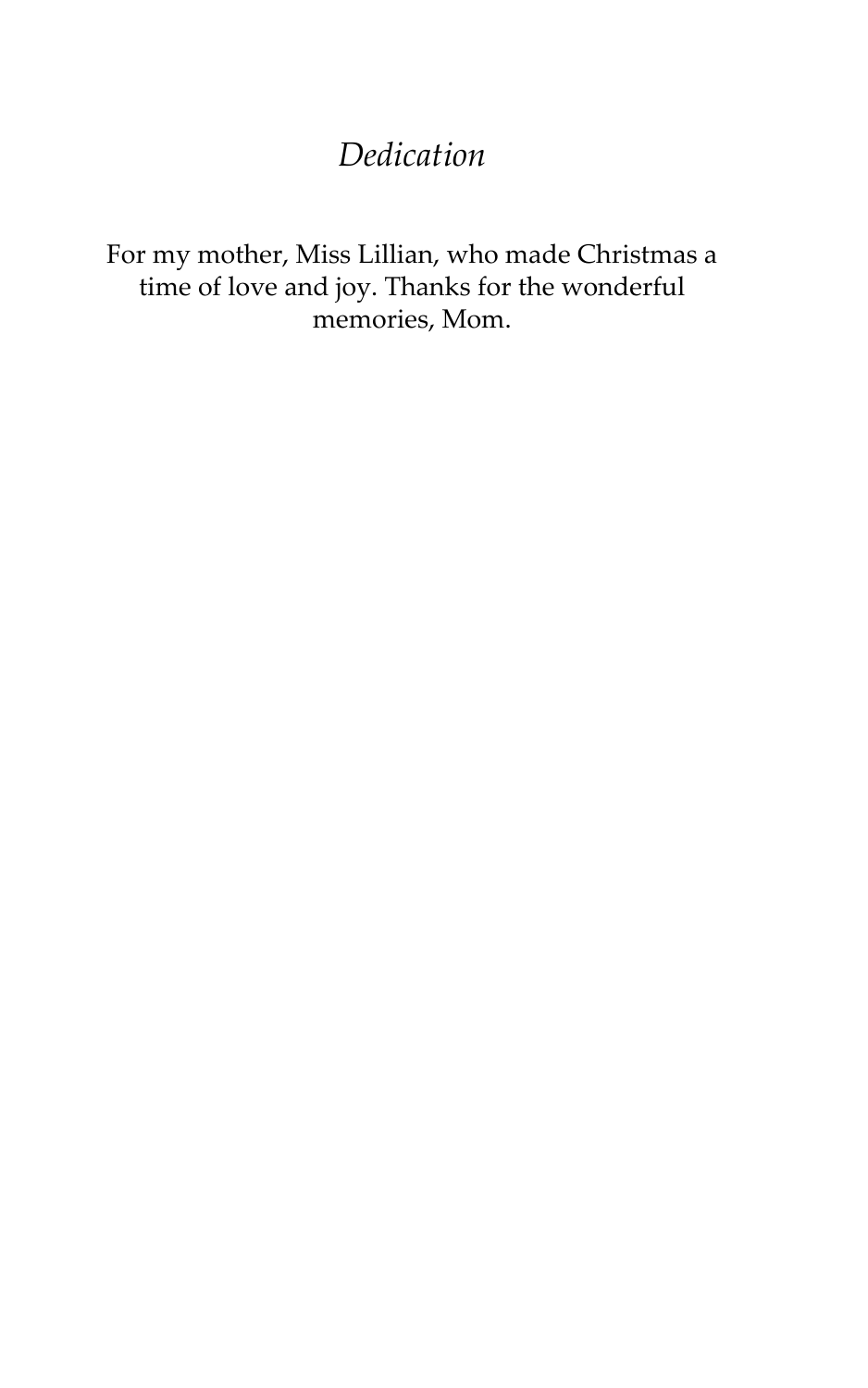#### *Acknowledgement*

To the patient and perceptive Fay Lamb, thank you for working so hard with me over the years to make my writing the best it can be.

To the talented and creative Nicola Martinez, thank you for your encouragement and your beautiful cover designs. I have been blessed to serve together with you as a part of the Pelican family.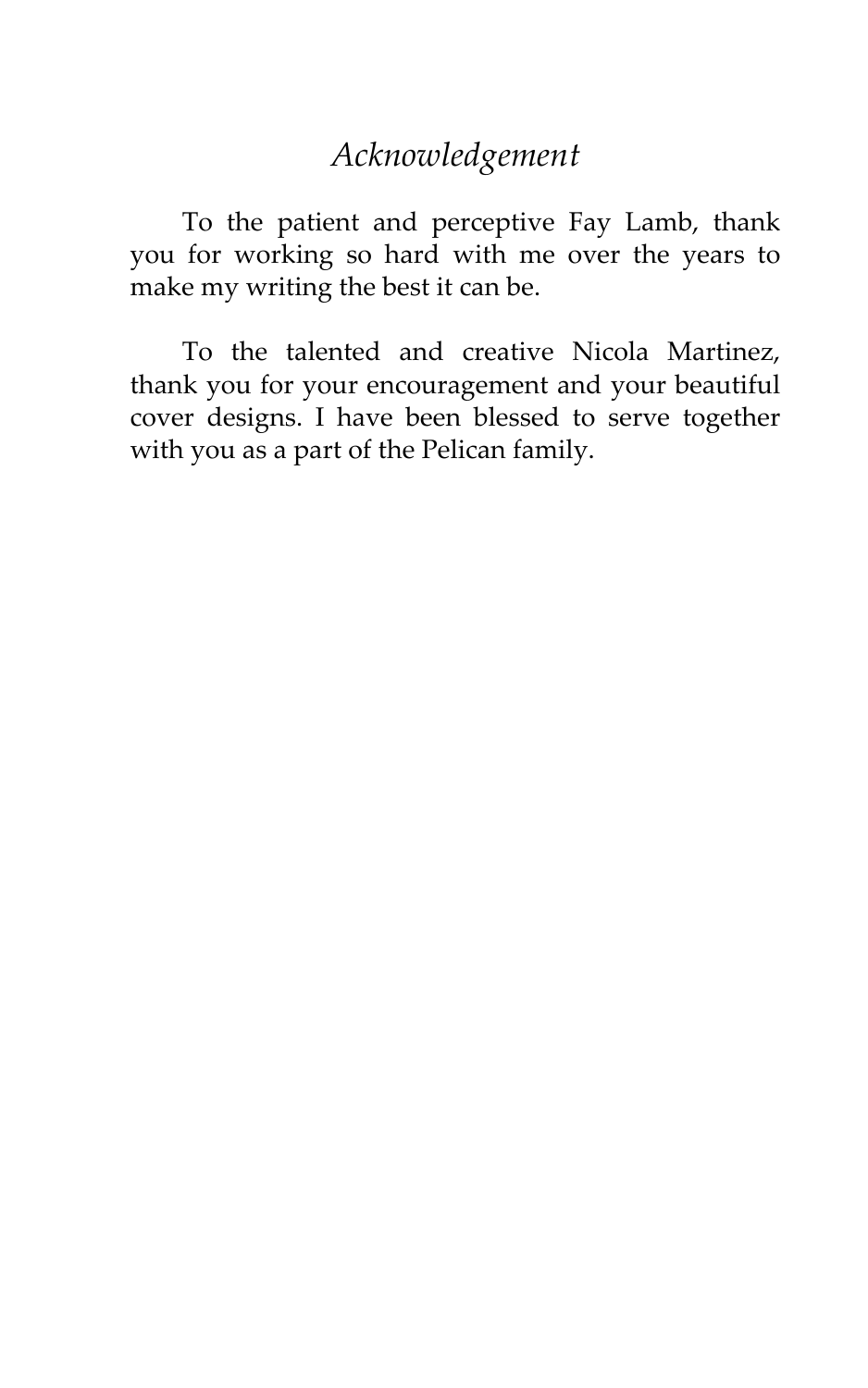#### *Other Titles by Carol James*

The Waiting Season of Hope Mary's Christmas Surprise The Unexpected Christmas Gift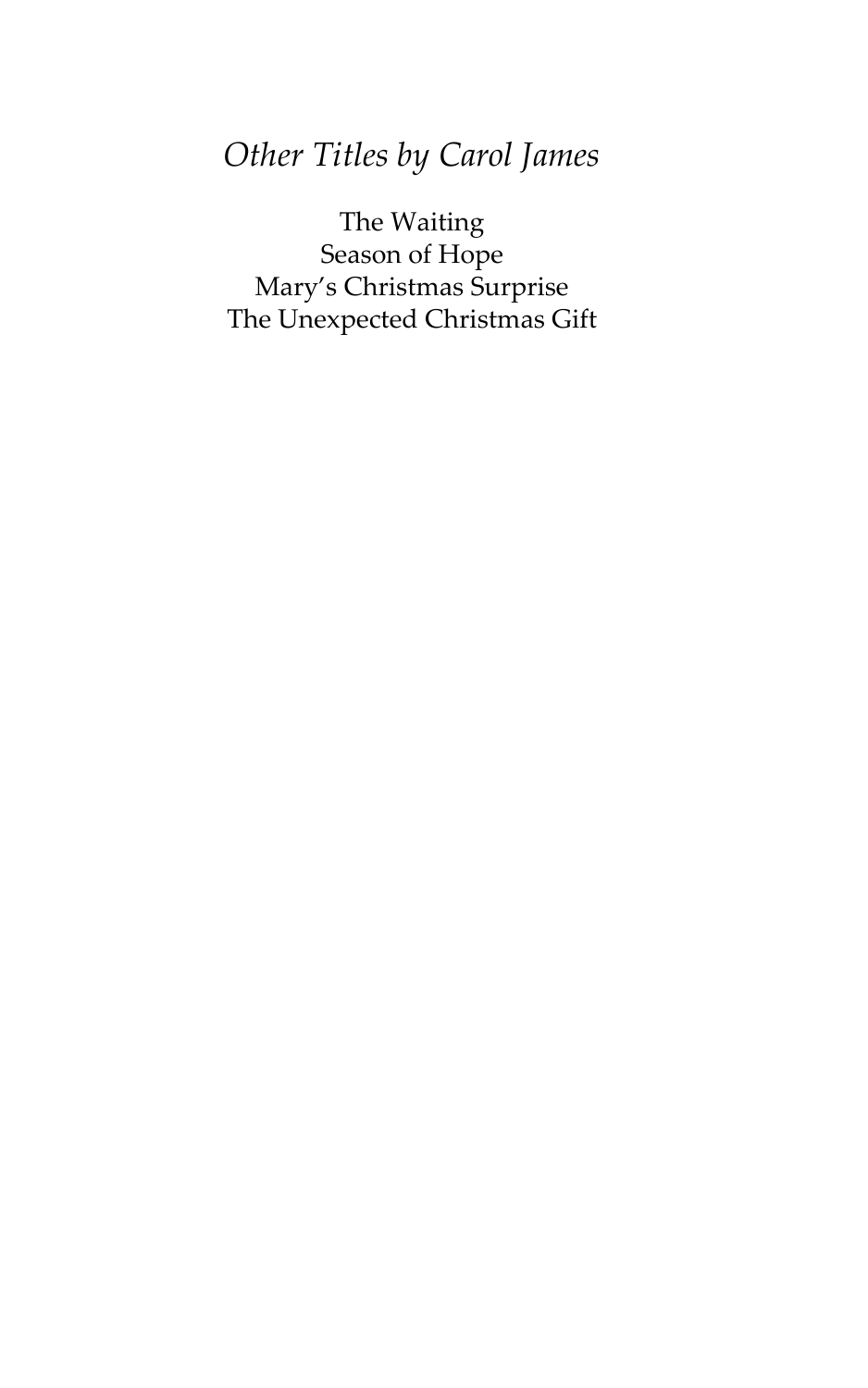#### *What People are Saying*

'Carol James tells beautiful stores that will capture your heart. She has quickly become a go-to author for me, reliable and consistent with a clear message of hope.'

> Stacey Weeks, award-winning author of *In Too Deep*

Praise for *The Waiting:* 

'I was captured from the beginning. I couldn't put it down... I love the characters, the mixture of serious and humorous moments. Carol James did a great job of showing that God loves us where we are.'

Cynthia M.

Praise for *The Unexpected Christmas Gift:* 

'This one is a real treat...or gift. Pun fully intended. Starting in Germany, the reader gets to explore the delights of a Christmas market with Holly and Eli… A wonderful seasonal story, in a box wrapped with bow.'

> Clare Revell, author of the *Say a Prayer* Series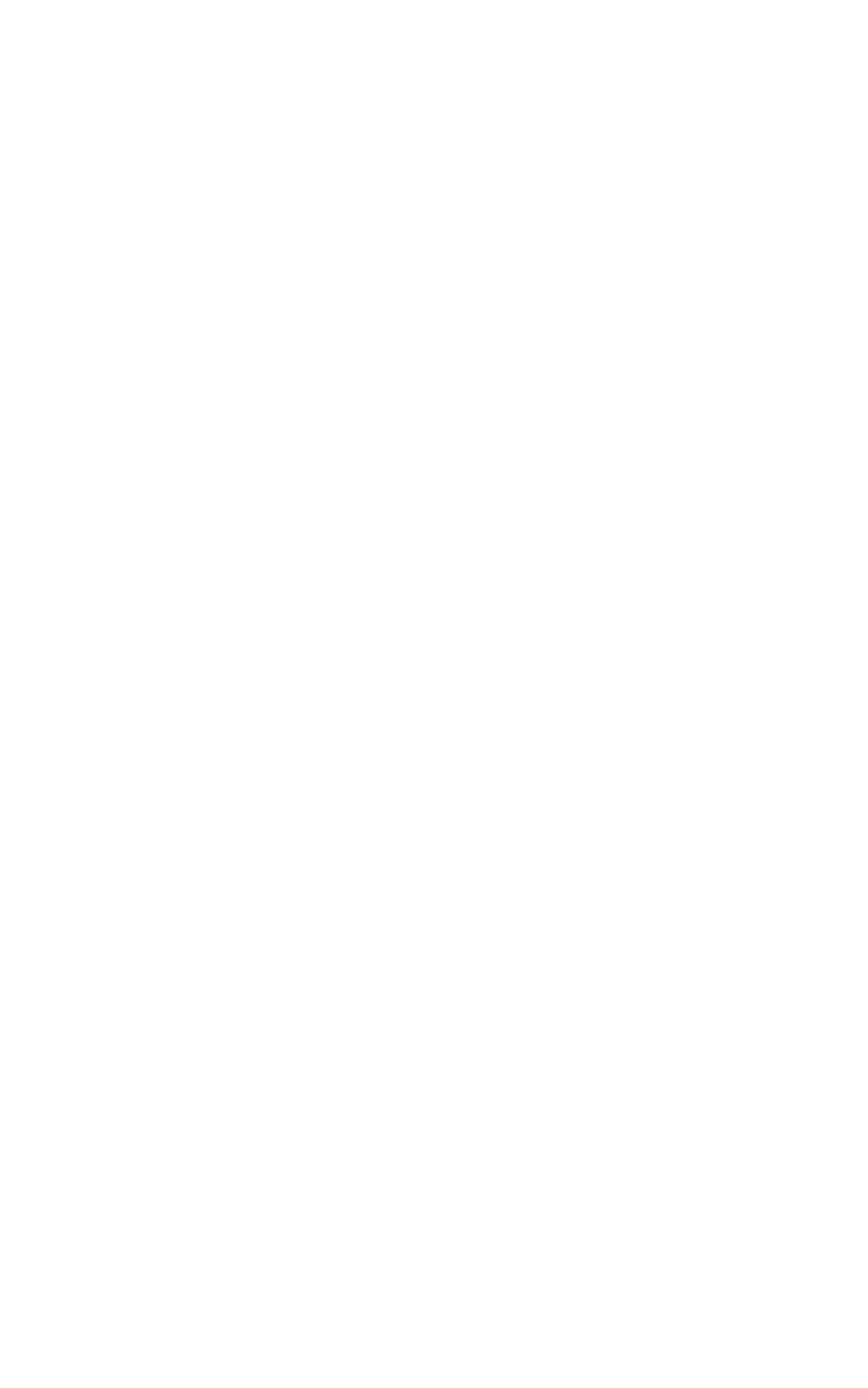## **1**

Liv picked up the Pa-rum-pa-pum-pum Peppermint lotion from the seasonal display. Turning the bottle over, she pretended to read the back label, but she focused her attention on the male customer in the center of the store.

The salesgirl stuck to him like a piece of chewing gum on the sole of a shoe in summer. Gooey and annoying.

Liv couldn't blame her, though. He was tall with dark brown hair, meticulously combed back from his forehead. His olive skin enhanced his cleft chin. He wore a charcoal gray wool suit with a white shirt, a red and navy striped tie, and black wingtip shoes. Maybe he was an attorney.

Common sense told Liv to make her purchase and leave. Intrigue argued she should browse and gather more information. As 'Jingle Bells' played over the speaker system, she ignored common sense and crept closer to observe.

His brown eyes studied every move the clerk made, as if he were considering her as possible dating material. But that made no sense. Esscential Scents was a women's store. Why would he be sizing up one woman while he was shopping for another?

Because he wasn't shopping. A policeman. Maybe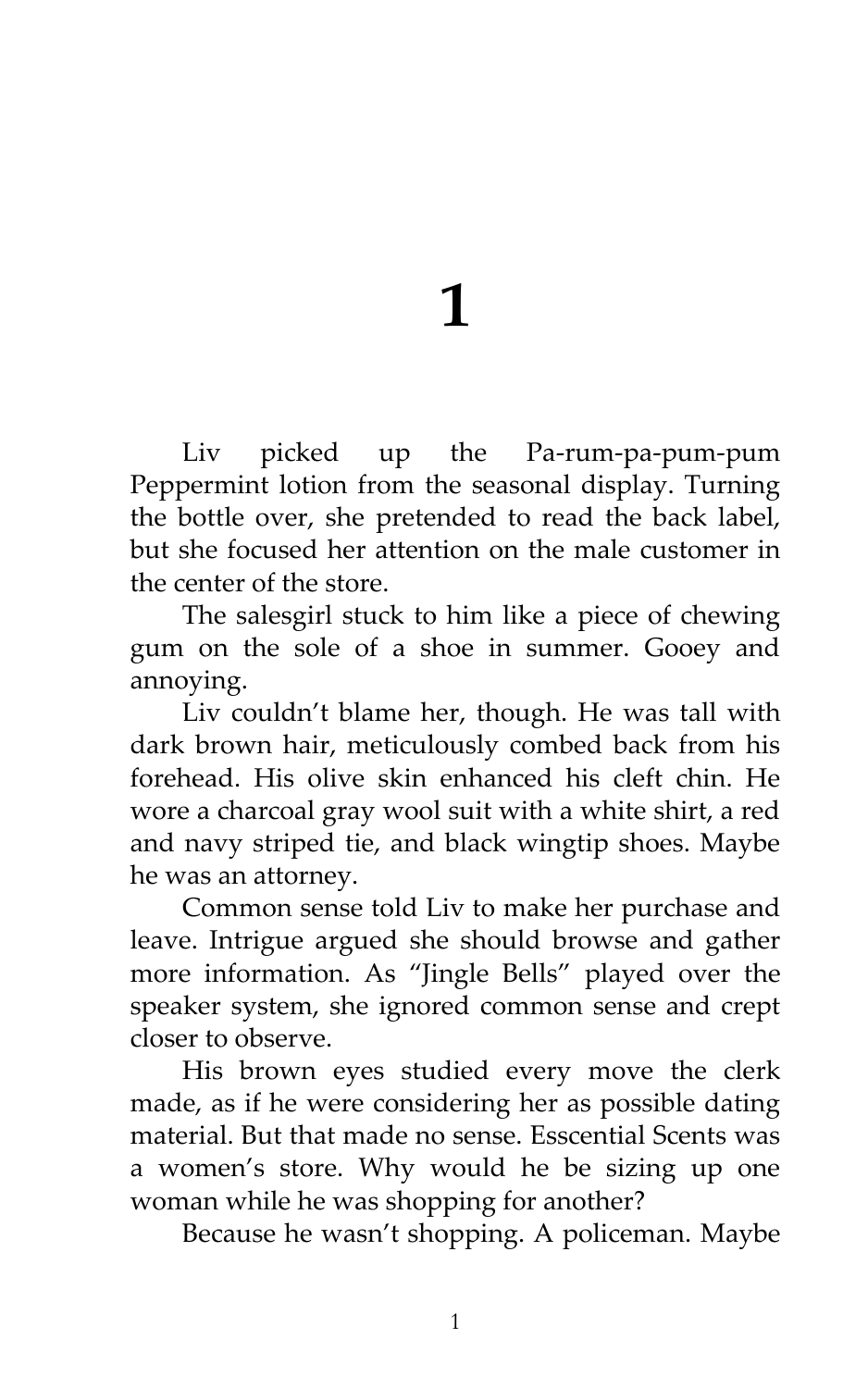#### Carol James

he was an undercover cop posing as an attorney, trying to sneak some information out of the salesgirl. No, that couldn't be right, either. So far, the sales clerk had done all the talking. But then again, the best investigators were good listeners.

Miss Bubblegum rested a hand on his forearm while she gestured toward the mountainous display of home and body products in the center of the store. 'And this is our most popular fragrance, Scent-uous. A wonderful choice to pamper that special lady in your  $l$ ife $\mu$ 

The man slowly stepped away and crossed his arms over his chest. 'Well, I—'

The salesgirl turned and gestured toward the right-hand wall. 'Or what about these? Air and Sun. Part of our new Earth Esscentials, all-natural collection. Very popular among the professional crowd.'

His gaze focused on the clerk. In silence, he nodded.

Liv recognized the look of panic in the girl's eyes. When she was in college, she'd worked on commission in a clothing store. The clerk knew she was losing the sale. But what she didn't know was that she wasn't losing anything. Because it wasn't a real sale.

The girl turned toward the other side of the store. 'Or how about…'

Or a secret agent. Maybe he was a secret agent who'd ducked into the store to avoid the men who were following him, and he had no intention of buying anything. He was simply hiding. Liv glanced back over her shoulder. No fishy characters lurked outside the store entrance. But of course, professional spies looked just like a next-door neighbor. Nothing suspicious about them.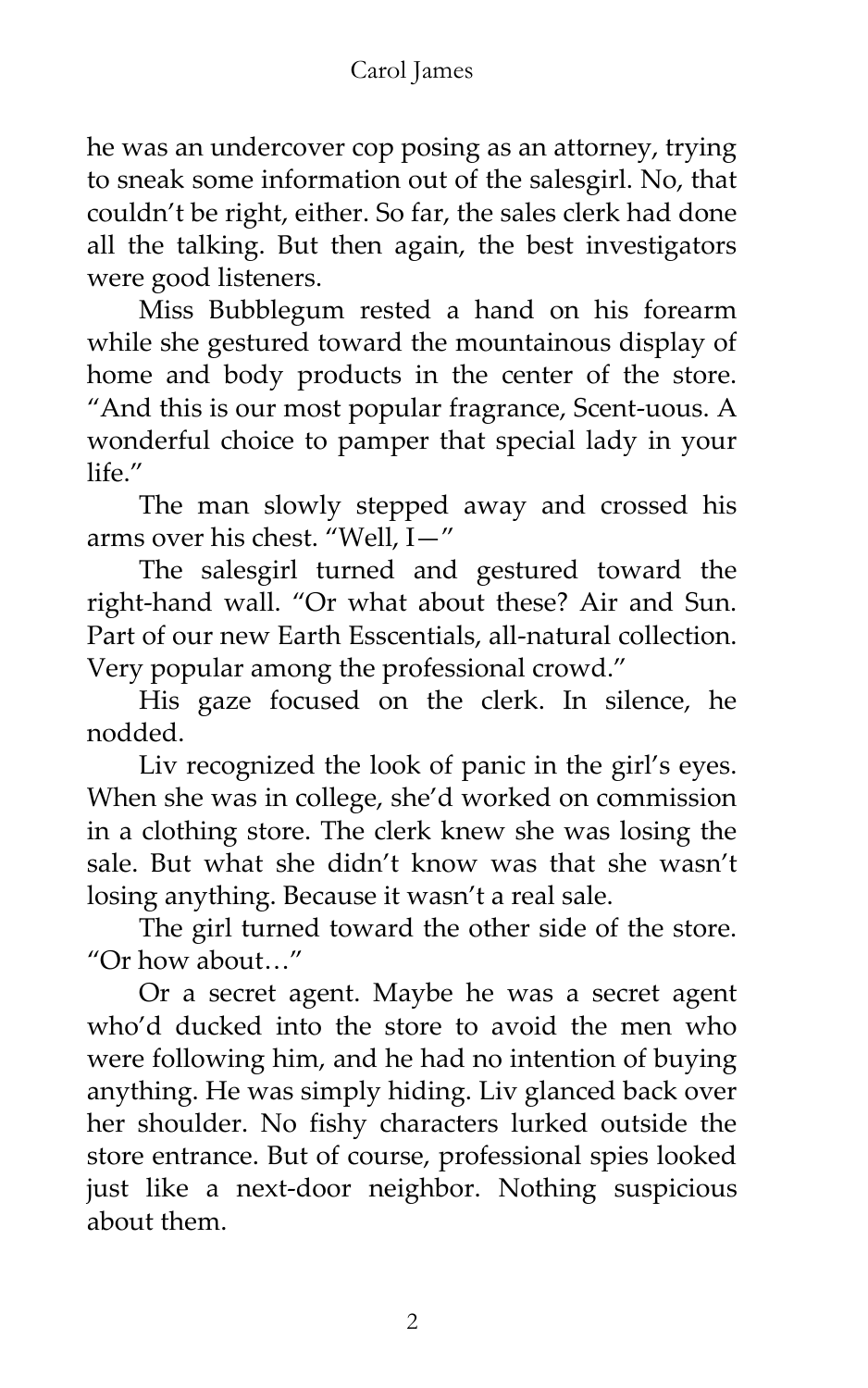James Bond spoke, minus the British accent, 'Hey, thanks for your help, but I think I'd just like to browse a little  $\mathcal{A}$  if that's OK<sup>"</sup>

'Oh, sure. Of course. Enjoy looking around. I'm Candy, if you need anything.'

And who would she be if he didn't need anything? 'Thanks, Candy. I appreciate your time.'

As the chime signaled the arrival of a new customer, a new male customer, Candy dropped 007 like a sun-scorched rock and scooted across the store toward the entry.

The spy wandered through the tables toward the display framed by evergreen garland and white twinkling lights on the left wall. His jacket was cut full enough to hide his shoulder holster. He slid his hands into his pants pockets as he pretended to study the lotions and perfumes stacked to the ceiling.

This was her chance. Liv strolled up beside him. 'Overwhelming, isn't it?'

He turned toward her. His brow wrinkled in surprise, and then a smile lit his face. "Sure is. Must be over a hundred different choices.'

Curiosity fluttered her stomach. She'd get to the bottom of this. 'So, are you shopping for anyone in particular?'

"A friend."

'I see. A good friend?'

He pursed his lips and looked far away as he constructed his cover story. He leaned his head to the side. 'Not yet. But I'm working on it.'

A vague response.

She nodded. "Age?"

'Mine?' He raised his eyebrows and grinned.

Trying to distract her with humor. A good ploy.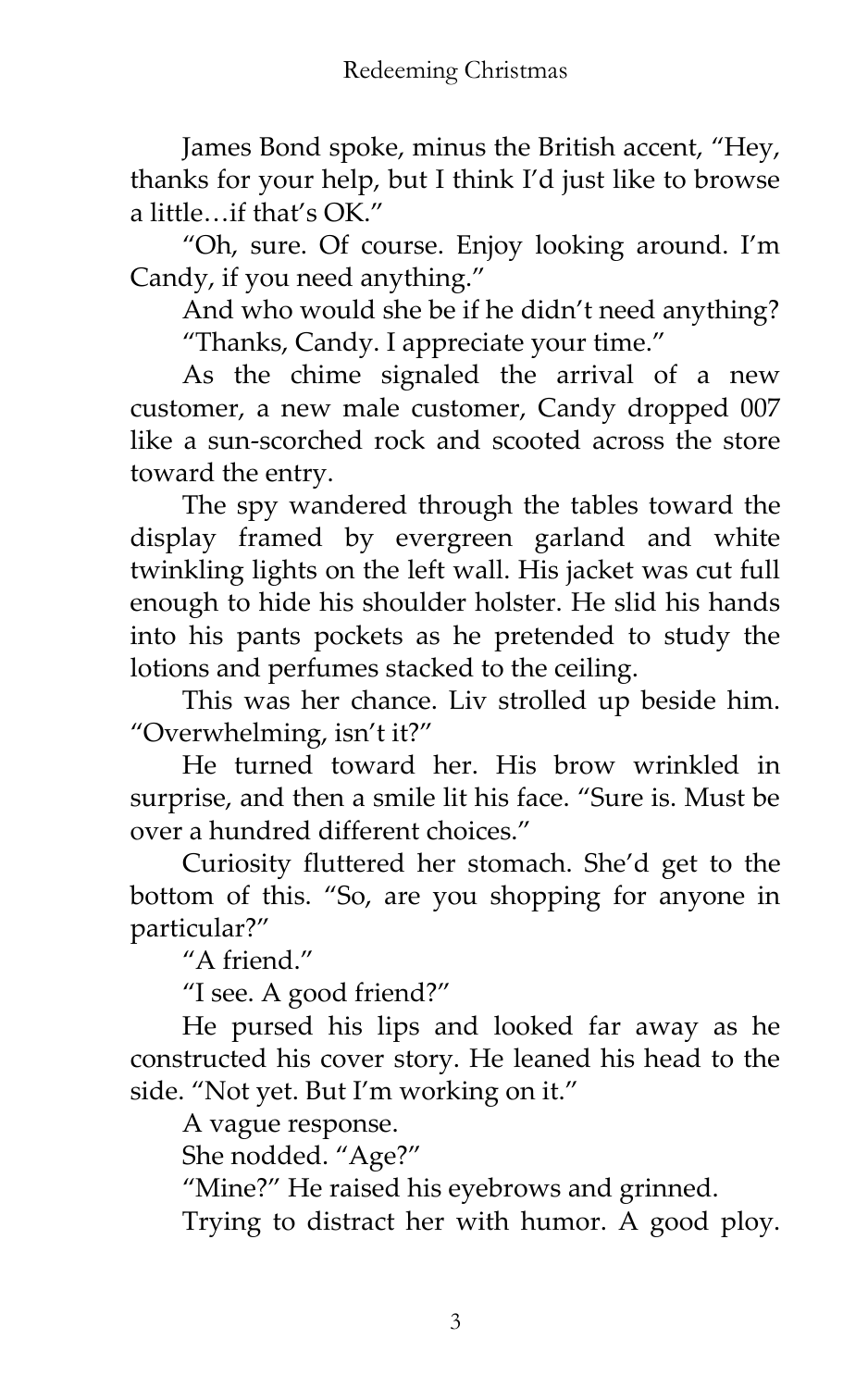'No, your lady friend.'

'Whoa, there. I've learned never to try and guess a lady's age.'

Slick. 'I can suggest some general scents that would be popular with most women, but if you could give me a ballpark age, I can point you toward some that might be more appropriate.' She picked up a bottle of shower gel from the display in front of them. 'For instance, this Cotton Candy scent would not go over well with a mature woman"

As he removed his hands from his pockets, his brown eyes sparkled. 'You're right. OK. Seventy. Ish.'

'Seventy? Ish? Really?'

He nodded.

'Then this'—she returned the Cotton Candy gel to the display—'would be completely wrong. What you want is a classic scent.' She led him across the showroom to the back corner. Liv gestured toward the left side of the display like a gameshow hostess. 'Lavender. In fact, that's why I came into the store. To buy some as a Christmas gift for my grandmother.' She grasped the tester and spritzed some of the perfume onto a card. Then she waved it through the air for him to smell. "My nana loves it."

He smiled. 'Soft and old-fashioned. Classic.'

'This next one, Texas Rose, is my nana's second favorite"

He followed her farther back, 'Do you work here?'

'Me? No. I'm just a customer.'

'Well, maybe you should,' he muttered.

Whether he intended her to hear it or not, she caught his barely audible response. She'd pretend she hadn't heard him to give him a chance to elaborate.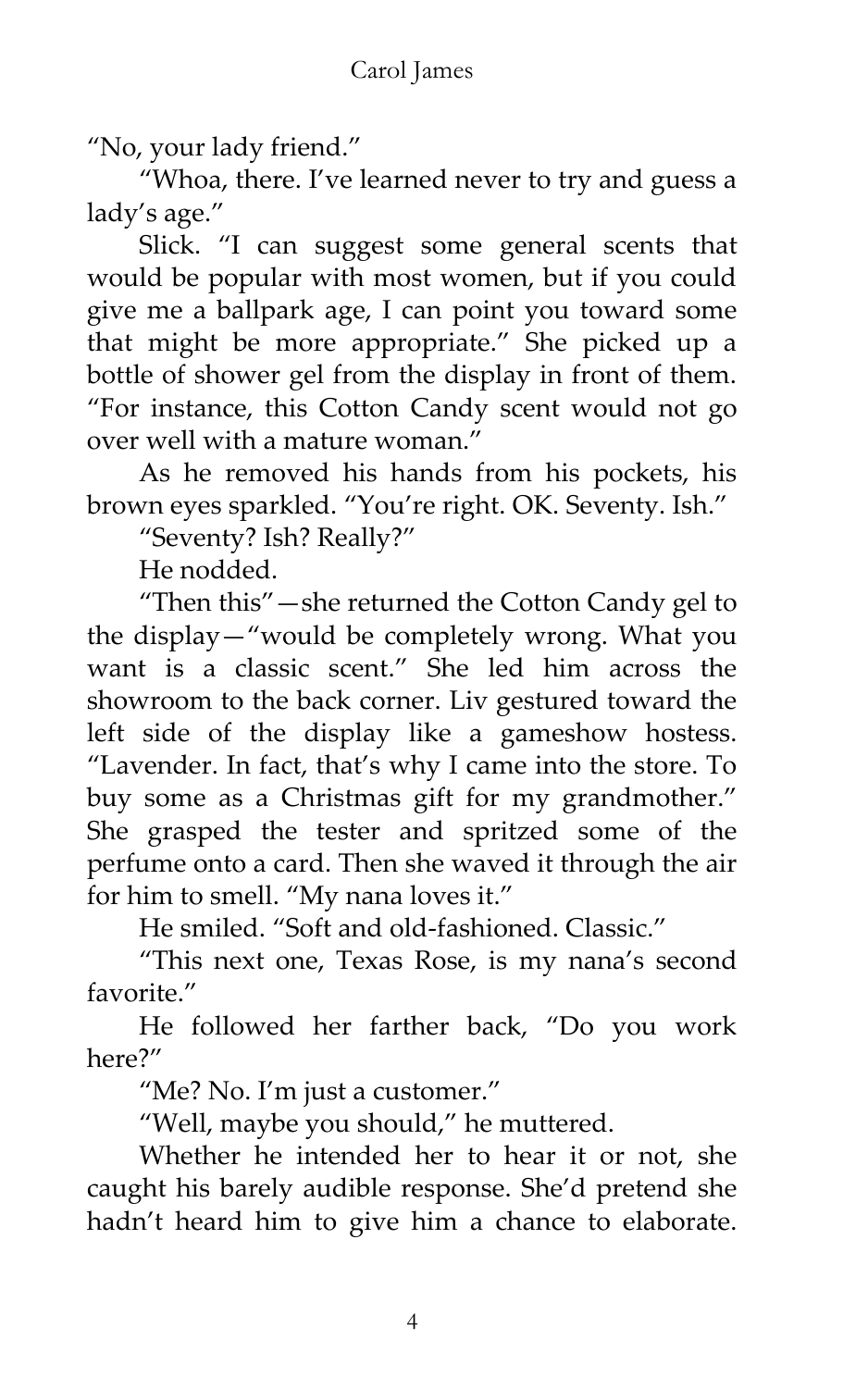'Pardon?'

'Sorry. Just thinking out loud. Thanks so much. You've been very helpful, and I don't want to keep you from your shopping.'

She was dismissed. She'd failed in her mission. 'You're welcome. Enjoy.' She grasped a floral travel bag filled with an array of Luscious Lavender products and headed toward the register. Once she paid, her Christmas shopping would be completed.

~\*~

Liv perched on the wrought-iron cafe chair outside the mall coffee shop and sipped her peppermint mocha. Her journal lay open on the table before her. This had been the last available spot, but she couldn't have chosen a better one. Its placement was perfect for people-watching. A sea of mankind surged up and down the mall corridors. She loved shopping this time of year. Trips to the mall offered plenty of material for work.

A young father, most likely, with two preschool children nibbling on cookies sat a few tables over. He'd probably picked them up from daycare and brought them here to shop for a surprise Christmas gift for their mother. The cookies were bribery to ensure their silence.

Or perhaps he was a widower. This was the first Christmas after his wife had died. He was fighting to overcome past memories and make this season joyous for his children. But it was hard. Painful. How could he hold everything together? Liv's eyes burned as tears threatened. The little girl had her mother's blonde hair and blue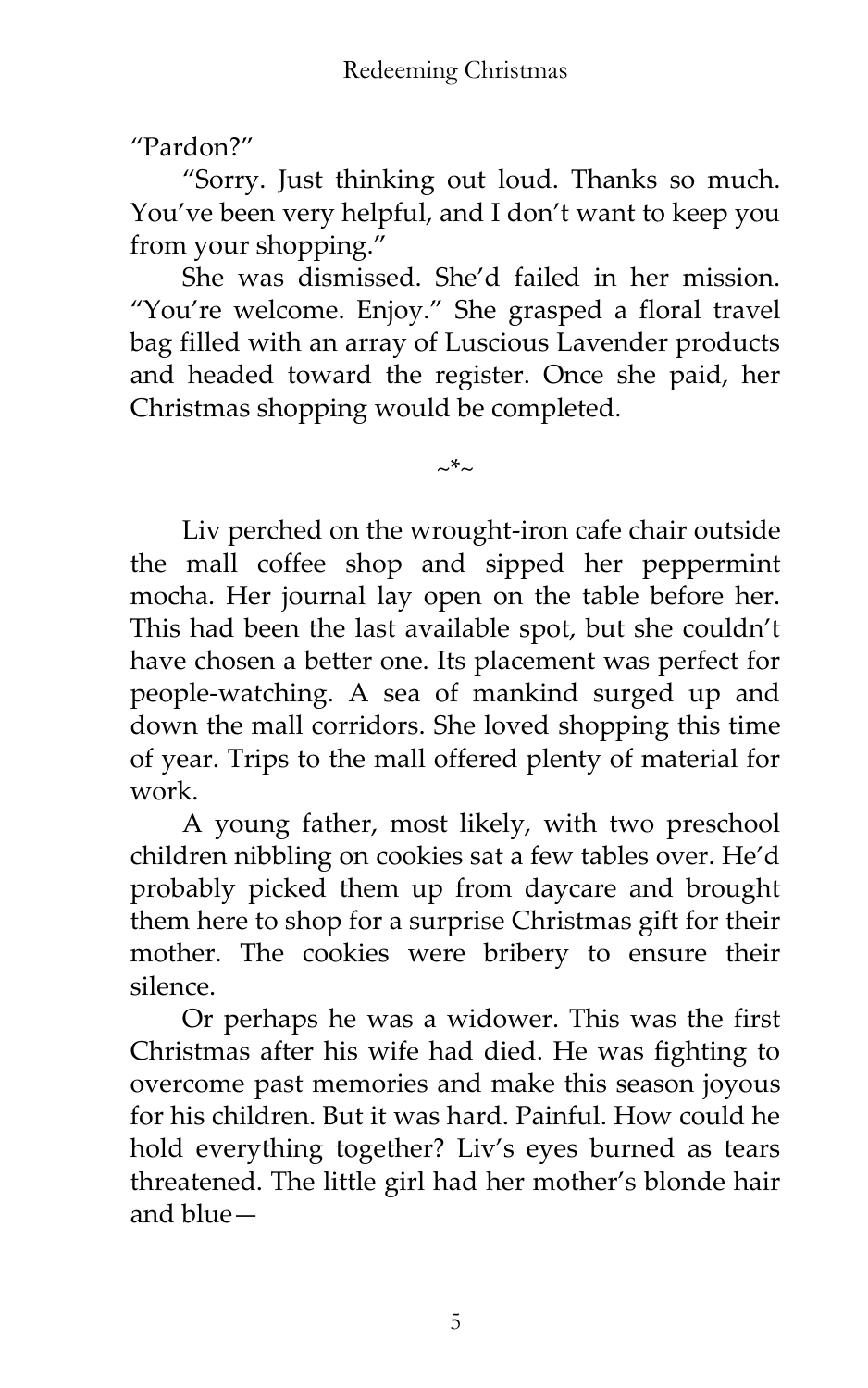'Hello, again.'

Liv jumped at the greeting. She'd been so lost in thought that she hadn't noticed the attorney-cop-spy now standing beside her table. He held a paper cup from the coffee shop in one hand and a large shopping bag from Esscential Scents in the other.

'Hi. Well, looks like you found something.'

'I did. Thanks to you and your guidance.' He scanned the seating area.

She looked again too. Still no empty tables. A captive audience could produce an abundance of information. 'Please, won't you have a seat?'

'Thanks.'

As he sat and placed his package on the concrete floor beside his chair, his suit coat fluttered open. No shoulder holster after all. His gun must be jammed in his waistband behind his back or in an ankle holster.

"I'm Gabe."

She grasped his offered hand—his smooth, wellmanicured offered hand. Secret agenting must pay well. 'Liv. Nice to meet you.' She nodded toward his shopping bag. "So what did you decide on?"

 $\overline{r}$ I went with the lavender."

"Good choice"

His gaze rested on her open journal. 'Looks like you might be in the middle of something.'

'People-watching. The journal's in case I observe something I need to record.'

As he sipped his coffee, his chocolate eyes sparkled. 'Private detective?' He grinned.

She returned his smile. 'Writer.'

'Really? Have anything published?'

"A few novels."

'Anything I might have heard of?'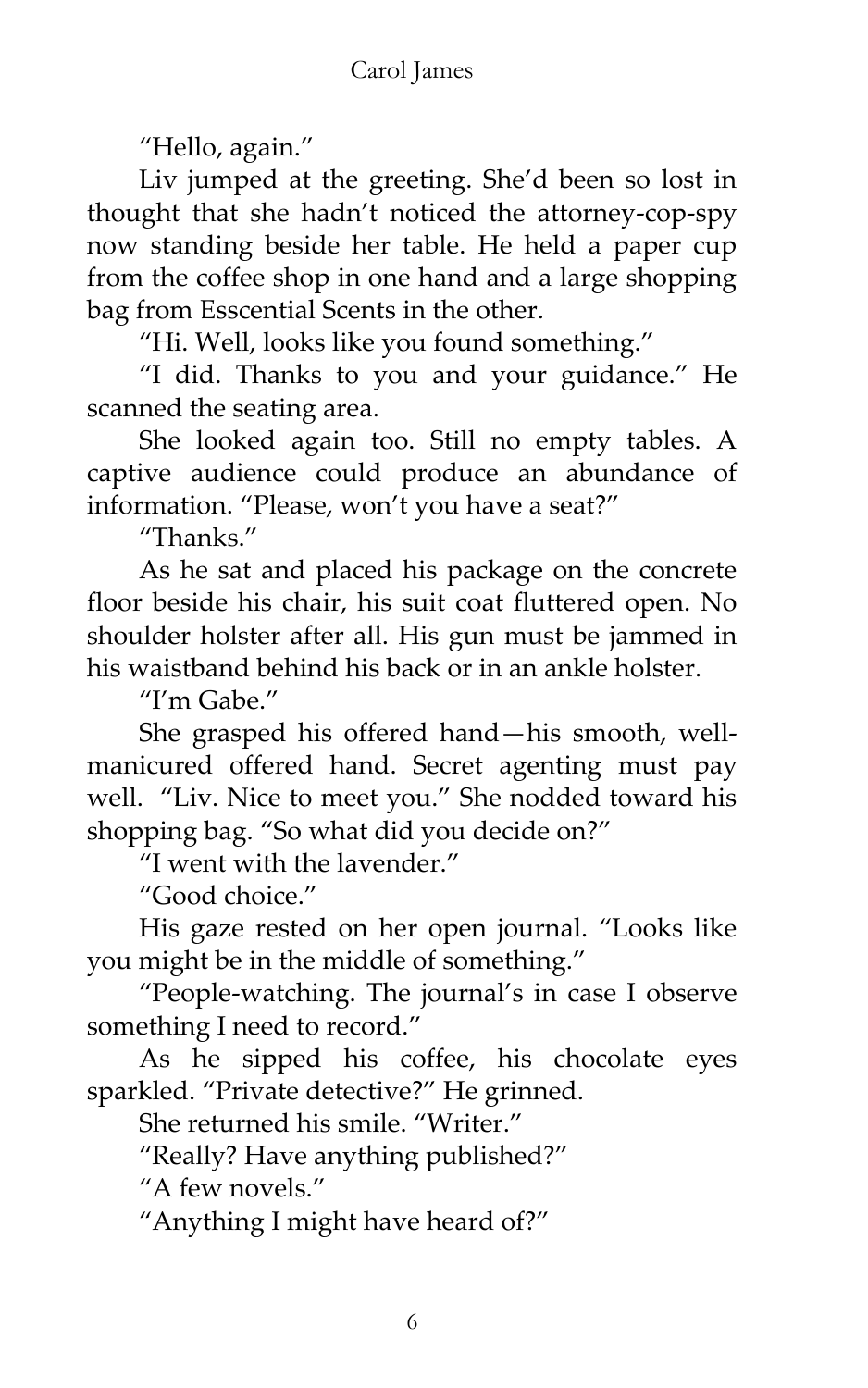'I doubt it. No offense, but you're not exactly my target audience. I write romance.'

'Oh, so I get it. Men aren't romantic.'

'My heroes are very romantic.'

'But not real men.'

'Let's just say romance is not the genre of choice for most 'real' men. Action, sci-fi, mystery. Stuff like that. But a smart man could learn an awful lot about women by reading a romance novel or two."

'I'll keep that in mind.' He nodded. He pulled his phone out of his pocket and glanced at the display. "Duty calls."

Definitely an undercover cop.

He inserted his hand into his inner jacket pocket and extracted a business card. He held it out to her. "In case you ever want to change careers and go into sales, my company's always looking for good people. From what I saw earlier, you'd be quite a success."

She studied his card. *Gabriel Winter, CEO, Sales Solutions, Placing people in perfect places.* 'Your busy season, huh?'

'Not really. The last thing my customers want to see this time of year is some sales rep coming in to take them away from their buying customers.'

She winked. 'I meant your name.'

'Oh. That.' Smile lines radiated from his eyes. 'Most people don't even catch it, but of course you would. Your life's all about words.' He stood. 'Would you happen to have one of your cards on you?'

She reached into the side pocket of her purse, withdrew a business card, and offered it to him.

He studied the rose and gray rectangle. 'Olivia St. Madeleine, Novelist, *Creating Beauty from Ashes*.' As he raised his eyebrows, his gaze met hers. 'You were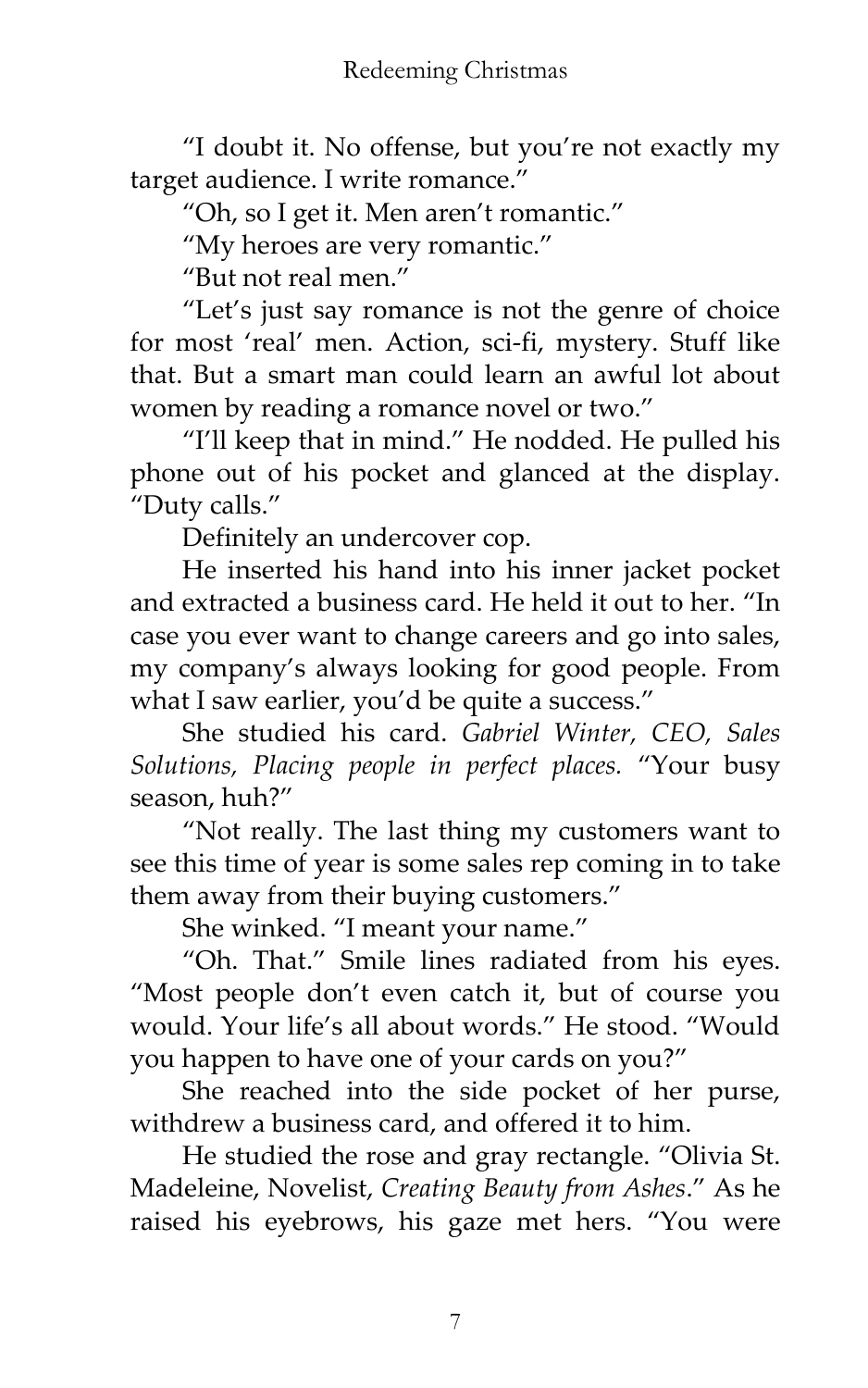destined to be a romance writer from birth. Your parents chose the perfect name.'

'Actually, my agent did. My real name's Olivia Slootsky. Don't get me wrong. It's a fine name, but I ask you, who's going to believe a person with that last name writes romances?'

He chuckled. 'Well, Olivia St. Madeleine Slootsky, thanks again. Running into you has been the best part of my day. Have a happy holiday.'

As he turned and walked toward the exit door, she reached for her journal and her pen. *His mahogany eyes blazed with merriment. The warmth of his smile sent delicious shivers down her spine*.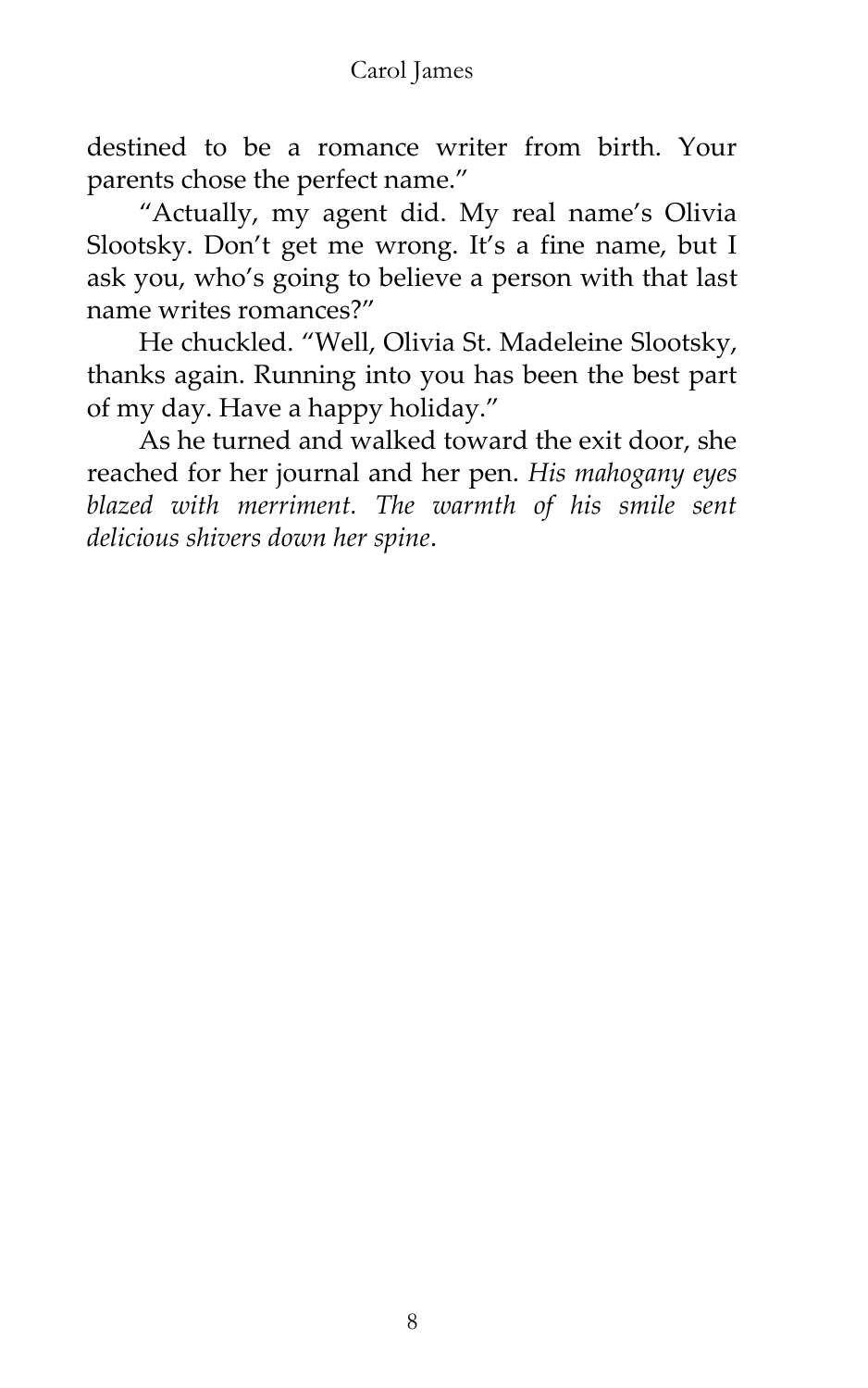### **2**

Twilight forewarned the approach of night as Liv inserted her key into the lock and slowly opened the kitchen door. A soothing potpourri of cinnamon, peppermint, and Nana's chocolate pie swirled around her. She was five years old again and standing on a chair making Christmas cookies with Nana. The pungent fragrance of spicy chili bubbling on the stove drew her back to the present. It was good to be back home.

Carols played softly on the old stereo in the living room. Clutching the Esscential Scents gift bag with one hand, she rolled her suitcase through the door with the other.

'Nana?'

No answer. Dirty dishes filled the sink. Nana would have never left the kitchen in such a mess unless something was wrong. "Nana? It's Livy."

'Joy to the world…'

Liv grabbed her stuff and walked through the den and into the hallway. What if Nana had become sick? Or had fallen and hit her head? Or? 'Nana? Are you  $OK2"$ 

She peeked into Nana's bedroom. The bed was empty, still neatly made.

Liv threw her suitcase and the gift bag into the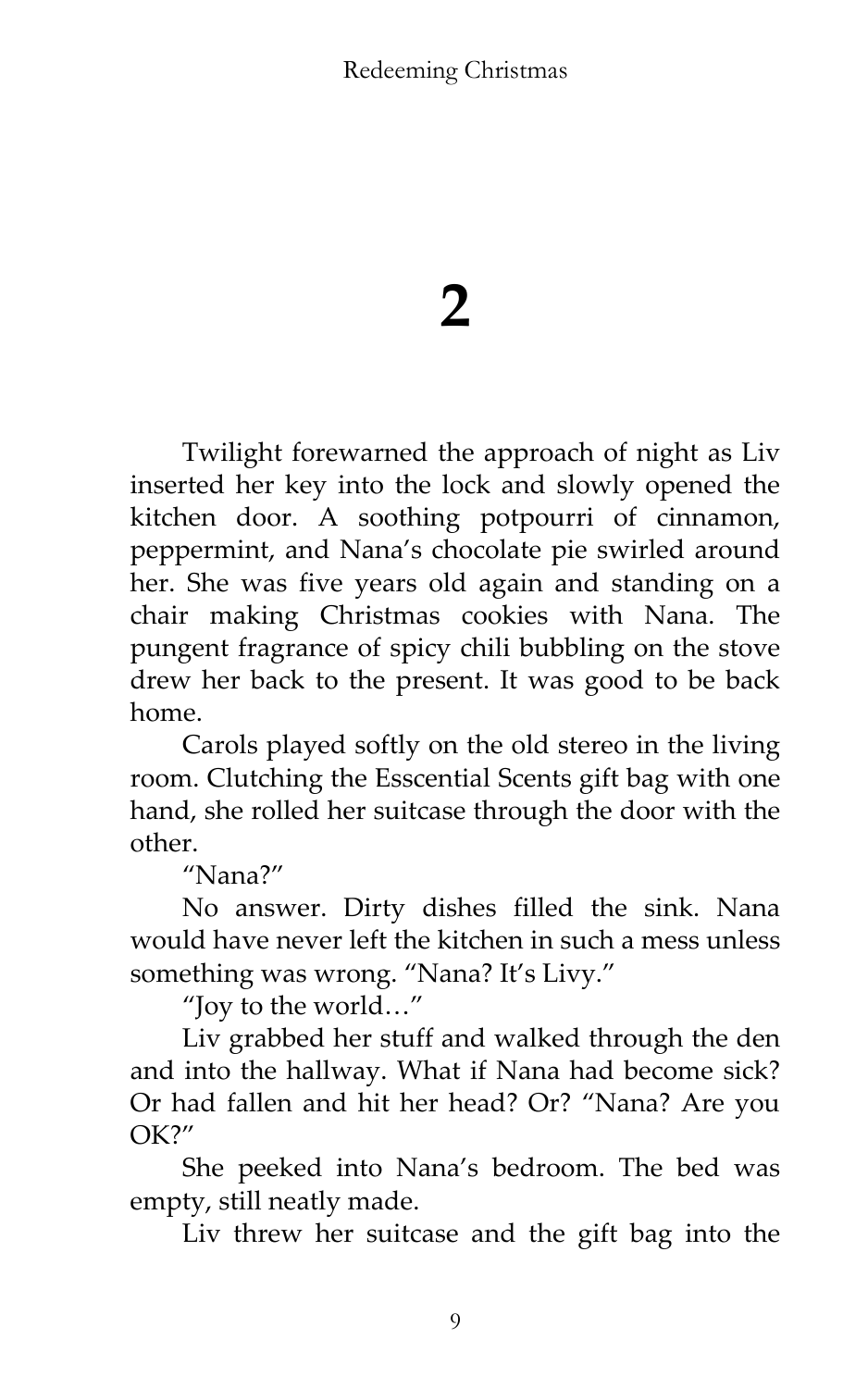#### Carol James

guest bedroom and continued her investigation. So far, other than the kitchen, the house was neat as a pin. No signs of foul play, but also no signs of Nana.

Heart pounding, Liv raced into the living room just as a rousing rendition of "Deck the Halls" began. A huge gift basket of Luscious Lavender products, twice the size of the one she purchased, sat on the coffee table. Her heart fell. Maybe she still had time to exchange her comparatively modest set for a Texas Rose collection.

Right now, that was the least of her problems. Her eighty-year-old grandmother was missing.

She walked on into the dining room. The table was set with three place settings of Nana's Christmas china on one end, while pieces of the barely begun jigsaw puzzle were scattered across the other.

Liv pulled her phone out of her pocket and called Nana's number. An old-fashioned ringing floated down the hallway from Nana's bedroom. Nana didn't have her phone with her.

Twilight had grown into evening as darkness descended. Nana's car was in the driveway, so she hadn't driven anywhere. Maybe something was going on at the church, and a friend had taken her.

No, she would have left a note. And she wouldn't have left the chili simmering away.

Something was not right here.

Maybe she'd been kidnapped.

The last thing Liv wanted to do was call the police and come across as some emotional woman with an overactive imagination when there was a logical explanation. If she'd only left the mall earlier instead of people-watching for so long probably none of this would have happened. She would have been here to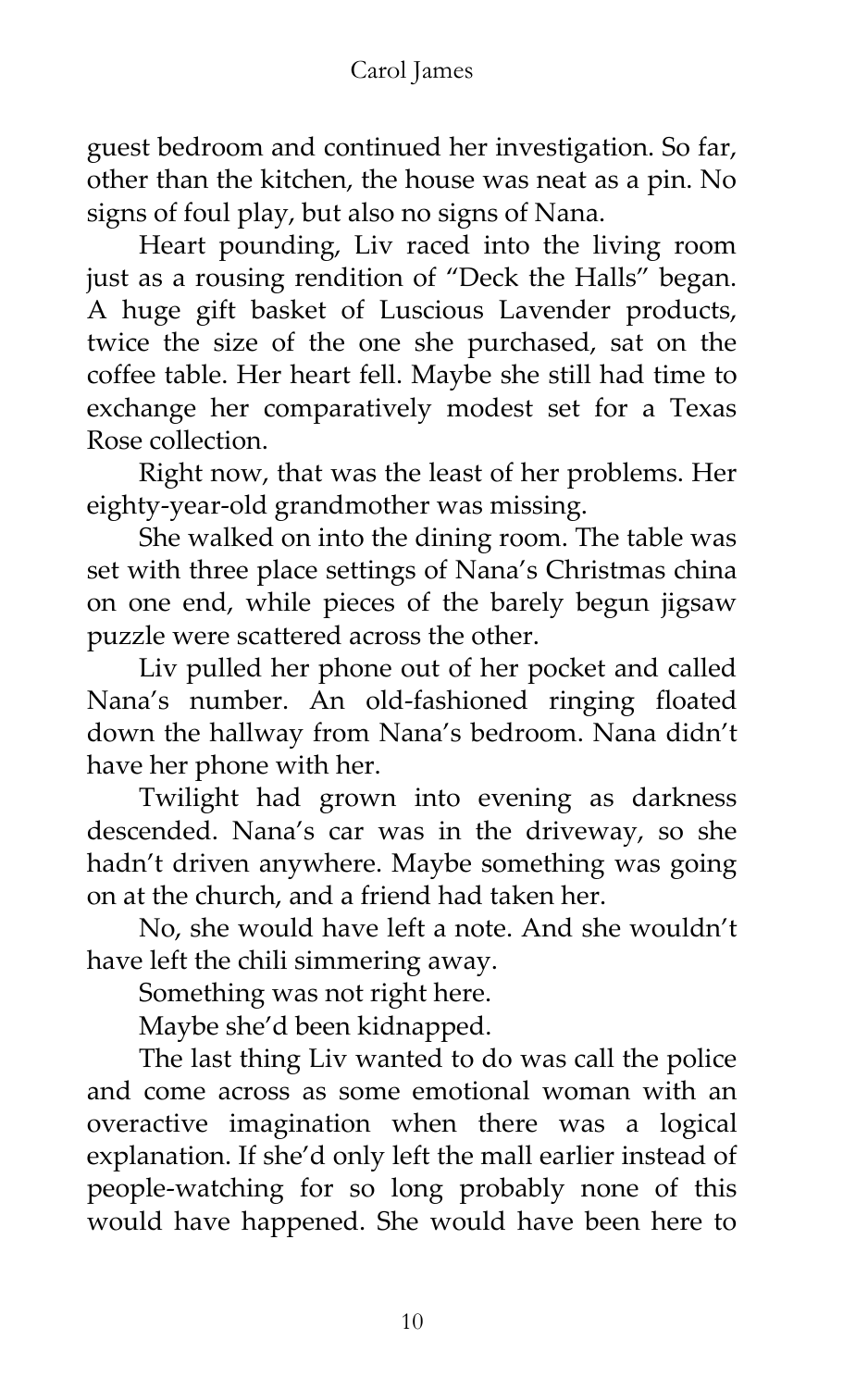take care of Nana.

She glanced at the time on her phone. Six fiftyseven. In three minutes, she would call the police.

A *whoosh* sounded as the kitchen door opened. "Livy?"

'Nana!' Liv rushed into the kitchen. She pulled Nana into a hug. 'Where have you been? It's dark outside"

'I'm sorry I wasn't home when you got here. I was out delivering Christmas goodies to the neighbors, and time got away from me.'

'I thought something terrible had happened. I was seconds away from calling the police."

Nana stroked Liv's hair like she had when Liv was a little girl. 'Poor thing. Sorry I worried you.'

'I called your cell phone but…'

'I forget about that thing.'

'Nana, you should always take it with you in case you have an emergency. What if you'd fallen? Or someone had…had attacked you?'

'You and your imagination. What would I have done if I'd had that thing anyway? Thrown it at the culprit? Or asked him to wait while I dialed 9-1-1?' She slipped her hand into her coat pocket. 'Besides, this would be much more effective.' She drew out a canister of pepper spray. 'Plus, I took a self-defense class down at the senior center.'

'But, Nana, you're—'

 $''$ Old?"

'I was going to say, not taking me seriously, but since you broached the subject, what other adjective would you use to accurately describe an eighty-yearold woman?'

'Spunky? Wise? Charming?' Nana laughed. 'But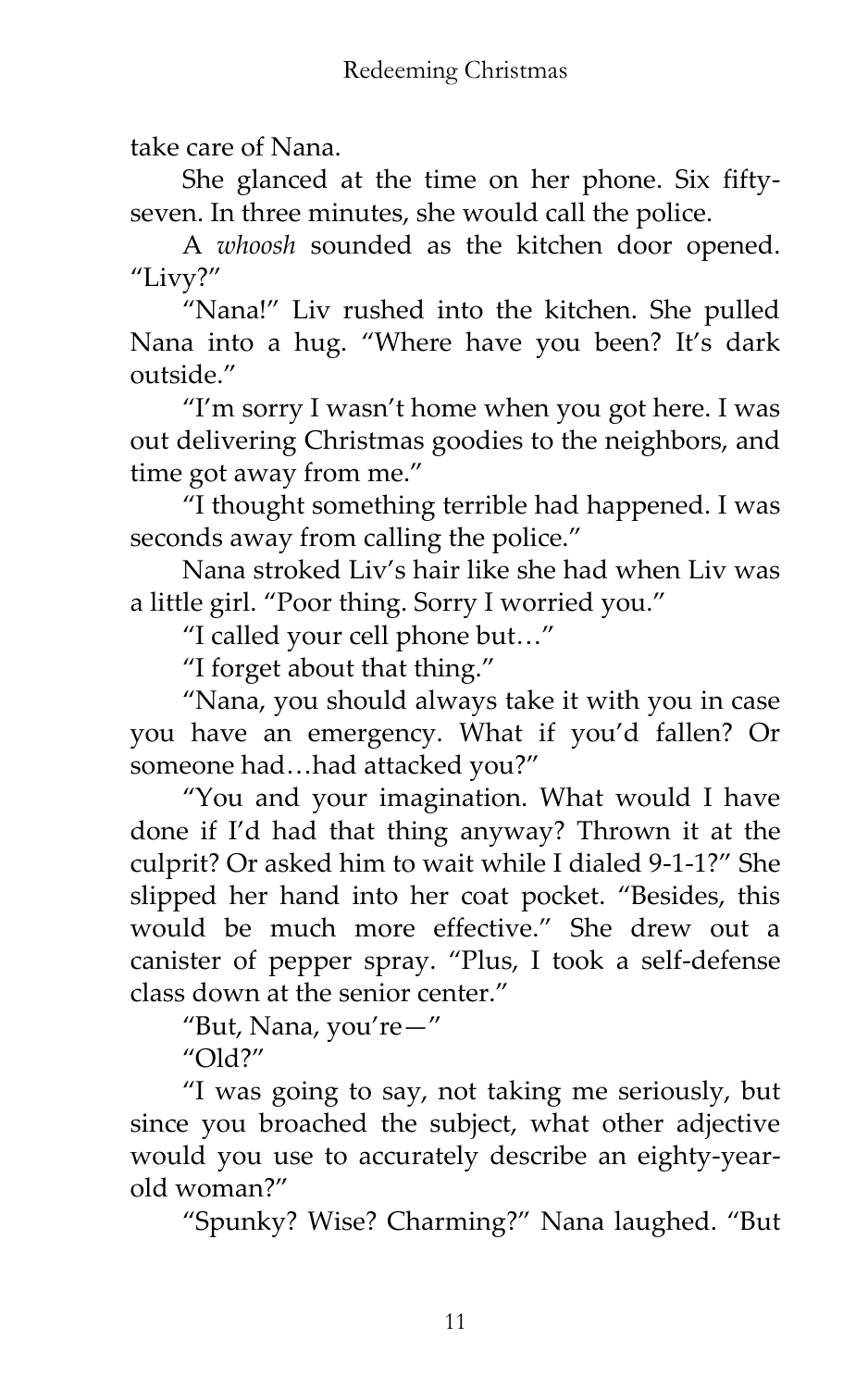yes, I'm old. And I'm also just fine.' She released Liv and then gestured toward the living room. 'You should see the gift my new neighbor gave me.'

"I saw it."

'Such a thoughtful man. Didn't seem right to accept his gift without giving him something in return. But cookies are hardly enough. Maybe you could take me out shopping, and we could pick him up a little something else.'

'Sure. If that's what you want.' Liv turned away to hide her smile. Nana had a boyfriend.

'You remember Mary Lou from church? He's her nephew.'

Ah, a younger boyfriend.

'He bought the Collins' place next door and aims to spruce it up for his mother, Mary Lou's sister.' Nana shuffled over to the stove, lifted the lid on the chili, and stirred the bubbling pot of comfort.

Liv's stomach groaned in anticipation.

"Oh, and he'll be joining us for dinner in about" $-$ Nana glanced toward the teapot clock hanging above the kitchen door—'thirty minutes. You better go freshen up.'

~\*~

Gabe really could have used the time tonight to work on the wallpaper in the bathroom, but he'd accepted the dinner invitation because it was a start at getting to know the neighbors. Establishing relationships with them would make the transition easier for Mom when she moved in.

His growling stomach suggested the other reason. This afternoon's coffee and muffin were long gone. So,